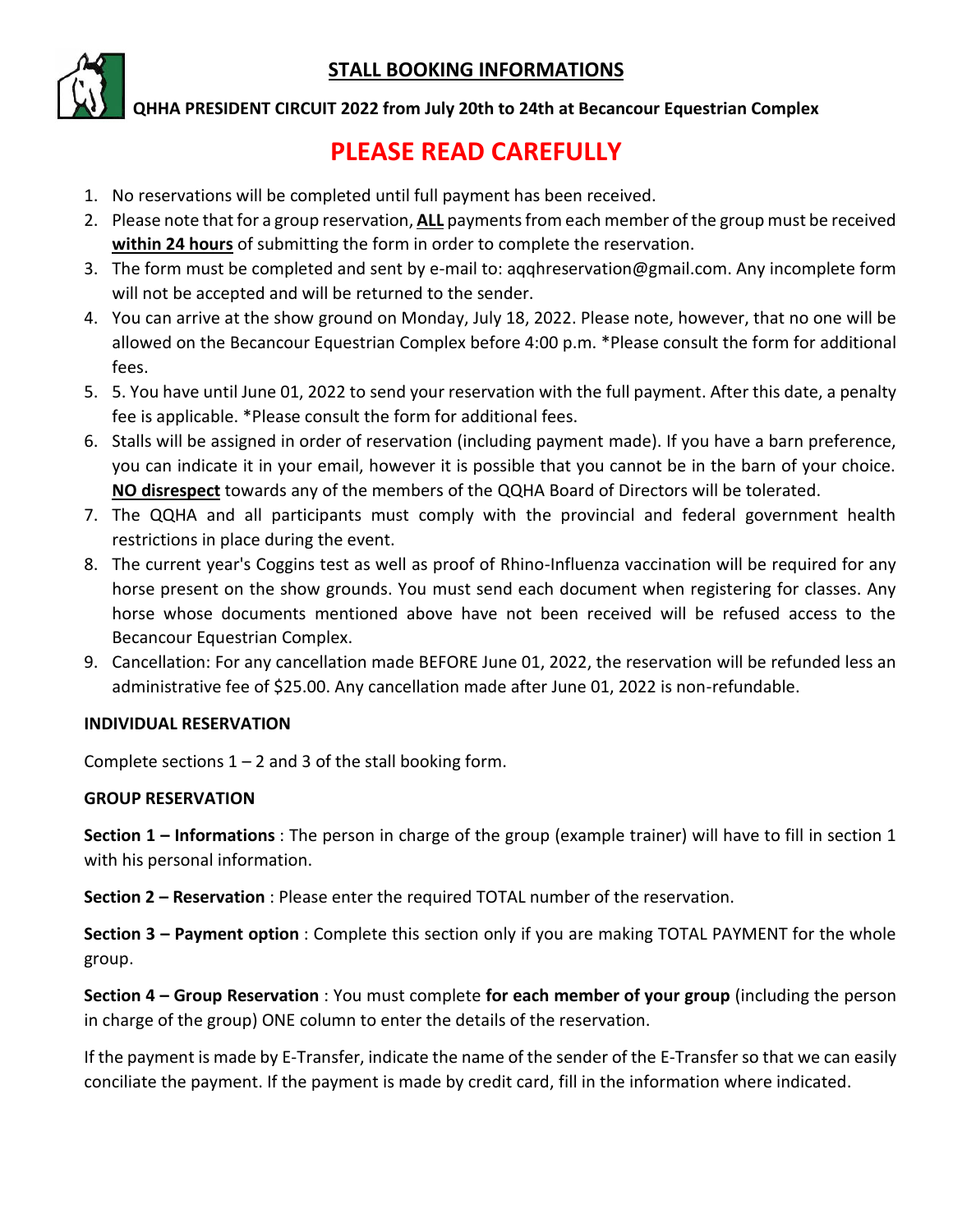

**STALL BOOKING FORM - QQHA President Circuit From July 20th to 24th, 2022 at Becancour Equestrian Complex** 

#### **IF YOU WANT TO MAKE A GROUP RESERVATION :**

**1. The person responsible for the reservation must complete SECTION 1 with their information.**

**2. Enter reservation totals in SECTION 2.**

**3. Complete SECTION 4 detailing the reservation of each member of your group.**

**(Complete SECTION 3 only if you are making one payment for the whole group.)**

#### **SECTION 1 - Informations**

| Name     | Back #      |
|----------|-------------|
| Adress   | City        |
| Province | Postal Code |
| Phone #  | Email       |
|          |             |

#### **SECTION 2 - Reservation**

|                                         | <b>Reservation AFTER June 1st 2022</b><br><b>Reservation BEFORE June 1st 2022</b> |  |
|-----------------------------------------|-----------------------------------------------------------------------------------|--|
| Stall                                   | 200.00<br>225.00<br>$\mathsf{X}$<br>$\mathbf{x}$                                  |  |
| Stall - Early Arrival / Late departure  | 25.00<br>25.00<br>$\mathsf{X}$<br>/ X                                             |  |
| <b>Tack</b>                             | 200.00<br>225.00<br>/ X<br>$\mathsf{x}$                                           |  |
| Tack - Early Arrival / Late departure   | 25.00<br>25.00<br>$\mathsf{X}$<br>/ X                                             |  |
| Hookup with services                    | 150.00<br>125.00<br>$\mathsf{X}$<br>/X                                            |  |
| Hookup - Early Arrival / Late departure | 25.00<br>25.00<br>$\mathsf{x}$<br>/x                                              |  |
| Shavings *2.8 pi 2                      | 8.00<br>8.00<br>$\mathbf{x}$<br>/X                                                |  |
|                                         | <b>TOTAL (\$)</b>                                                                 |  |

\*\*EARLY ARRIVAL : If you plan to arrive at the Complex on Monday, July 18th, a fee of \$25.00 per stall, \$25.00 per tack and \$25.00 per hookup must be paid

**\*\*LATE DEPARTURE:** For anyone leaving the Becancour Equestrian Complex on Monday, July 25, 2022, a fee of \$25.00 per stall, \$25.00 per tack and \$25.00 per hookup must be paid. (You will be able to pay for late departure at the show office during the show.)

#### **SECTION 3 - Payment Options**

#### **YOUR RESERVATION WILL NOT BE COMPLETED UNTIL THE RESERVATION PAYMENT IS RECEIVED IN FULL**

|                         | Option 1 ** PREFERRED ** - E-Transfer |                    | <b>Option 2 - Credit Card</b> |
|-------------------------|---------------------------------------|--------------------|-------------------------------|
| Send the form at :      | aqqhreservation@gmail.com             | Send the form at : | agghreservation@gmail.com     |
| Send eTransfer at :     | aqqhinfo@gmail.com                    | Credit card #      |                               |
| E-Transfer sender name: |                                       | Exp. Date          |                               |
|                         |                                       | Name on the card   |                               |
|                         |                                       | Mastercard         | Visa                          |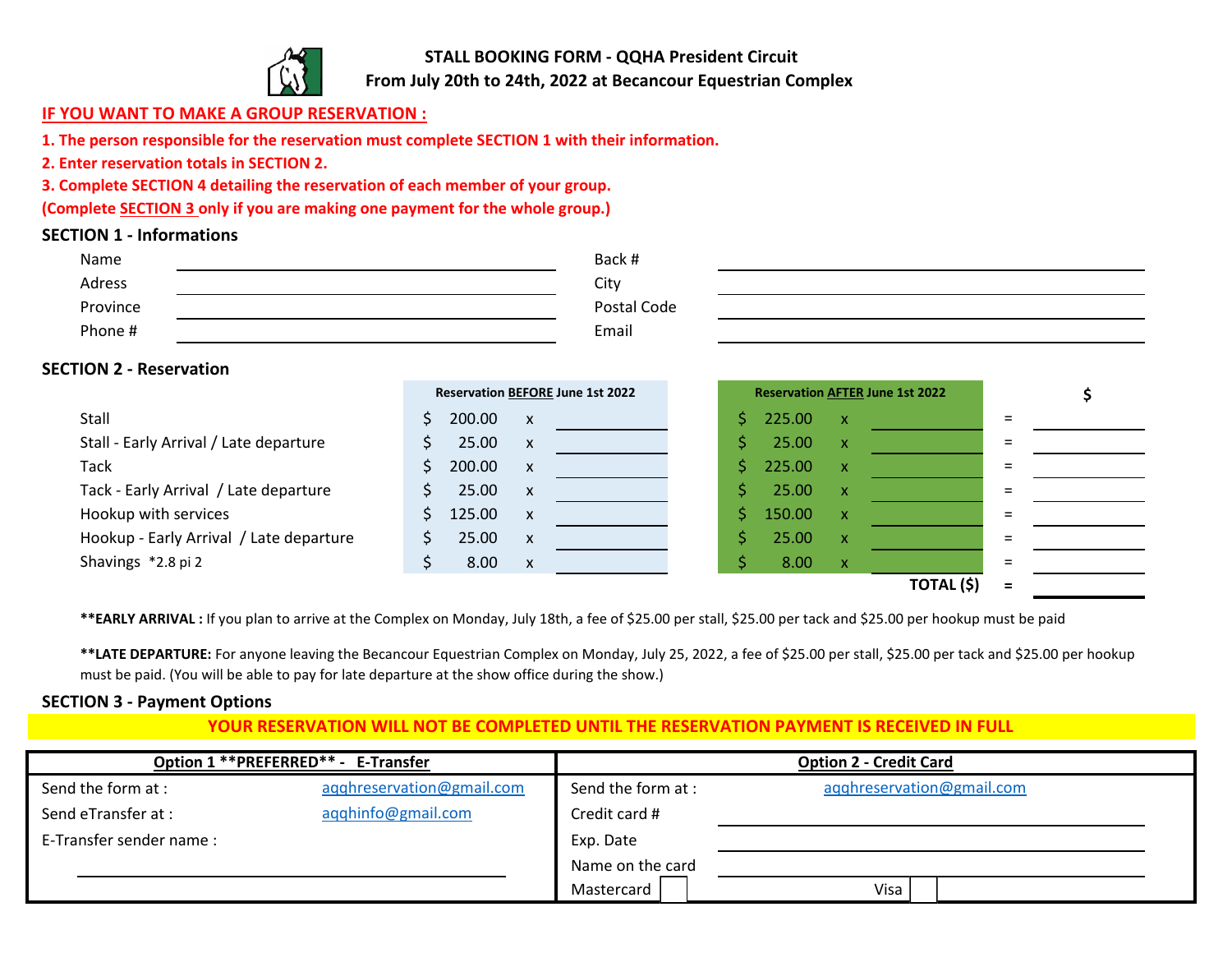## **SECTION 4 - Group Reservation**

**Please consult the procedure in order to correctly complete the following part**

|                                                                                   |  | Participant #1 |  | <b>Participant #2</b> |  | Participant #3 |  | Participant #4 |  | <b>Participant #5</b> |  | Participant #6 |  |
|-----------------------------------------------------------------------------------|--|----------------|--|-----------------------|--|----------------|--|----------------|--|-----------------------|--|----------------|--|
| <b>Fisrt and last name</b>                                                        |  |                |  |                       |  |                |  |                |  |                       |  |                |  |
| Back #                                                                            |  |                |  |                       |  |                |  |                |  |                       |  |                |  |
| <b>Stall</b><br>200.00\$ / 225.00\$<br>Tack                                       |  |                |  |                       |  |                |  |                |  |                       |  |                |  |
| 200.00\$ / 225.00\$<br>Stall & Tack - Early arrival<br>/Late departure<br>25.00\$ |  |                |  |                       |  |                |  |                |  |                       |  |                |  |
| <b>Hookup with services</b><br>125.00\$ / 150.00\$                                |  |                |  |                       |  |                |  |                |  |                       |  |                |  |
| Hookup - Early arrival / Late<br>departure<br>25.00\$                             |  |                |  |                       |  |                |  |                |  |                       |  |                |  |
| <b>Shavings</b><br>8.00\$                                                         |  |                |  |                       |  |                |  |                |  |                       |  |                |  |
| <b>TOTAL \$</b>                                                                   |  |                |  |                       |  |                |  |                |  |                       |  |                |  |
| Payment by E-Transfer ** PREFERRED**                                              |  |                |  |                       |  |                |  |                |  |                       |  |                |  |
| <b>E-Transfer sender</b><br>name:                                                 |  |                |  |                       |  |                |  |                |  |                       |  |                |  |
| <b>Payment by Credit Card</b>                                                     |  |                |  |                       |  |                |  |                |  |                       |  |                |  |
| Name on the card                                                                  |  |                |  |                       |  |                |  |                |  |                       |  |                |  |
| Card #                                                                            |  |                |  |                       |  |                |  |                |  |                       |  |                |  |
| Exp. Date                                                                         |  |                |  |                       |  |                |  |                |  |                       |  |                |  |
| <b>Mastercard</b>                                                                 |  |                |  |                       |  |                |  |                |  |                       |  |                |  |
| <b>Visa</b>                                                                       |  |                |  |                       |  |                |  |                |  |                       |  |                |  |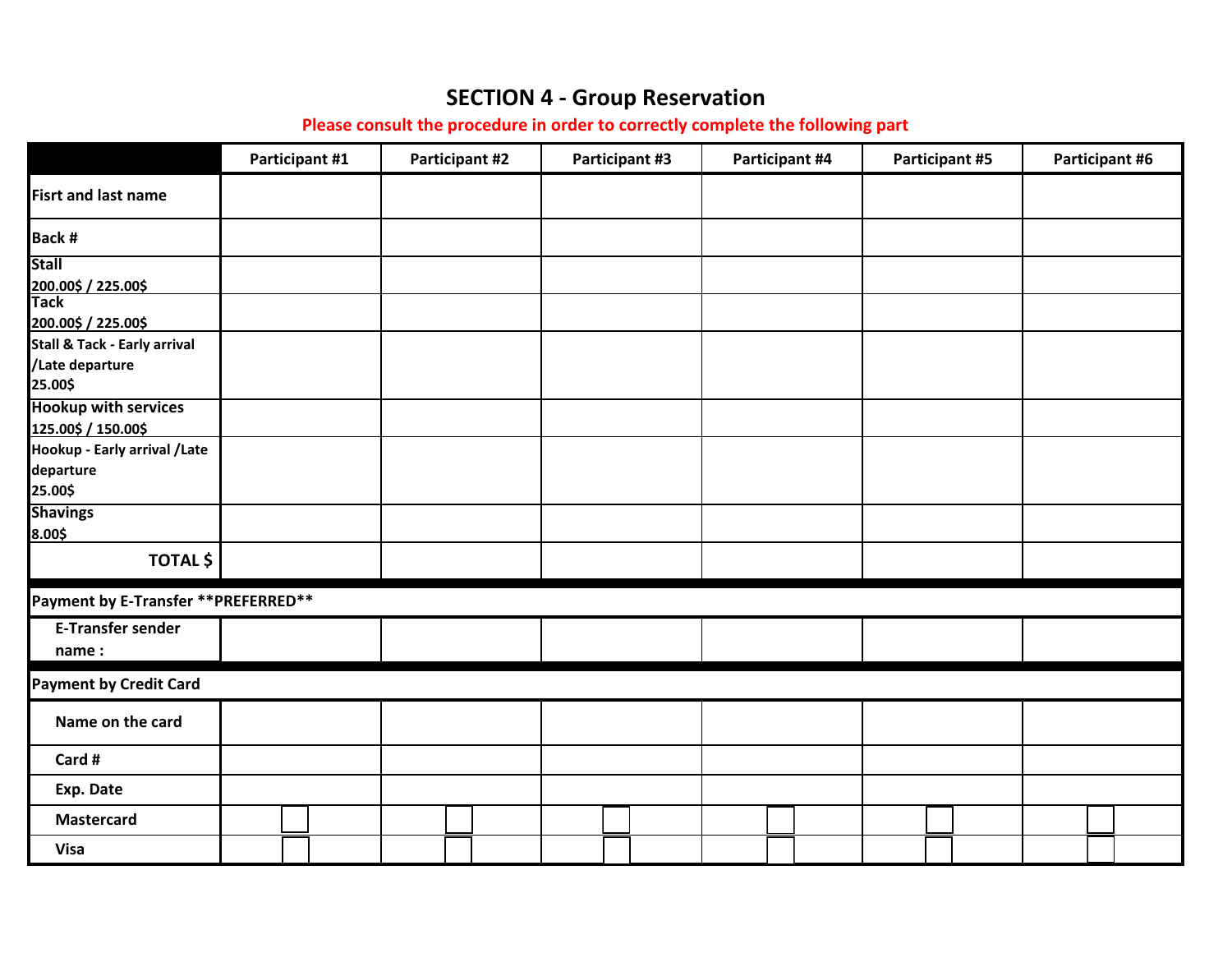## **SECTION 4 - Group Reservation**

**Please consult the procedure in order to correctly complete the following part**

|                                                            |  | <b>Participant #7</b> |  | <b>Participant #8</b> |  | Participant #9 |  | Participant #10 |  | Participant #11 |  | <b>Participant #12</b> |
|------------------------------------------------------------|--|-----------------------|--|-----------------------|--|----------------|--|-----------------|--|-----------------|--|------------------------|
| <b>Fisrt and last name</b>                                 |  |                       |  |                       |  |                |  |                 |  |                 |  |                        |
| Back #                                                     |  |                       |  |                       |  |                |  |                 |  |                 |  |                        |
| <b>Stall</b>                                               |  |                       |  |                       |  |                |  |                 |  |                 |  |                        |
| 200.00\$ / 225.00\$<br>Tack<br>200.00\$ / 225.00\$         |  |                       |  |                       |  |                |  |                 |  |                 |  |                        |
| Stall & Tack - Early arrival<br>/Late departure<br>25.00\$ |  |                       |  |                       |  |                |  |                 |  |                 |  |                        |
| <b>Hookup with services</b><br>125.00\$ / 150.00\$         |  |                       |  |                       |  |                |  |                 |  |                 |  |                        |
| Hookup - Early arrival / Late<br>departure<br>25.00\$      |  |                       |  |                       |  |                |  |                 |  |                 |  |                        |
| <b>Shavings</b><br>8.00\$                                  |  |                       |  |                       |  |                |  |                 |  |                 |  |                        |
| <b>TOTAL \$</b>                                            |  |                       |  |                       |  |                |  |                 |  |                 |  |                        |
| Payment by E-Transfer ** PREFERRED**                       |  |                       |  |                       |  |                |  |                 |  |                 |  |                        |
| <b>E-Transfer sender</b><br>name:                          |  |                       |  |                       |  |                |  |                 |  |                 |  |                        |
| <b>Payment by Credit Card</b>                              |  |                       |  |                       |  |                |  |                 |  |                 |  |                        |
| Name on the card                                           |  |                       |  |                       |  |                |  |                 |  |                 |  |                        |
| Card #                                                     |  |                       |  |                       |  |                |  |                 |  |                 |  |                        |
| Exp. Date                                                  |  |                       |  |                       |  |                |  |                 |  |                 |  |                        |
| <b>Mastercard</b>                                          |  |                       |  |                       |  |                |  |                 |  |                 |  |                        |
| <b>Visa</b>                                                |  |                       |  |                       |  |                |  |                 |  |                 |  |                        |